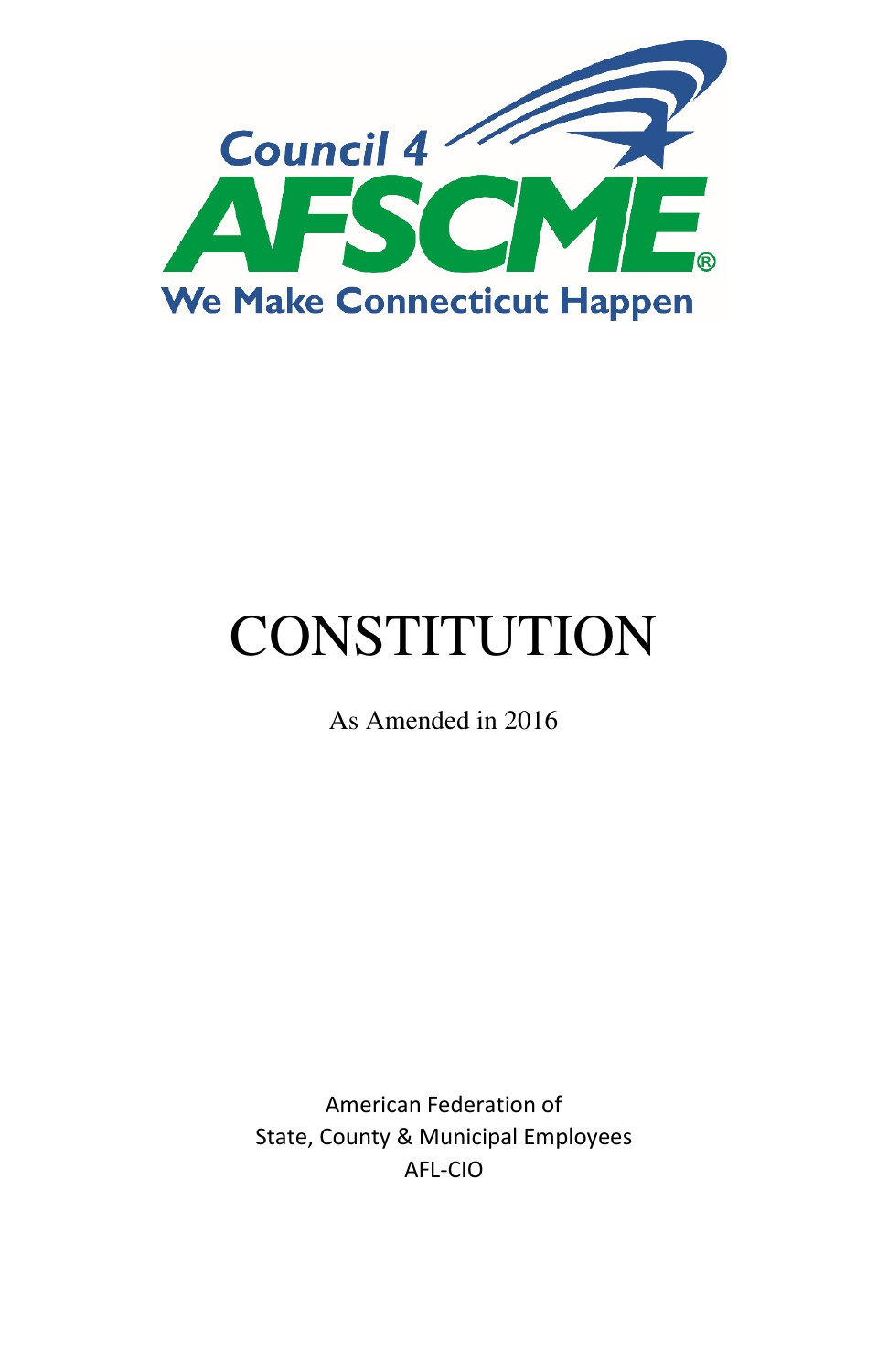# **Table of Contents Page**

| <b>ARTICLE I</b>                                                         |
|--------------------------------------------------------------------------|
| <b>ARTICLE II</b>                                                        |
| <b>ARTICLE III</b>                                                       |
| <b>ARTICLE IV</b>                                                        |
| <b>ARTICLE V</b><br>CONVENTION AND DELEGATE MEETINGS 2                   |
| <b>ARTICLE VI</b>                                                        |
| <b>ARTICLE VII</b>                                                       |
| <b>ARTICLE VIII</b><br>DUTIES OF OFFICERS AND COMMITTEES 7               |
| <b>ARTICLE IX</b>                                                        |
| <b>ARTICLE X</b>                                                         |
| AFSCME INTERNATIONAL CONSTITUTION<br>BILL OF RIGHTS FOR UNION MEMBERS 12 |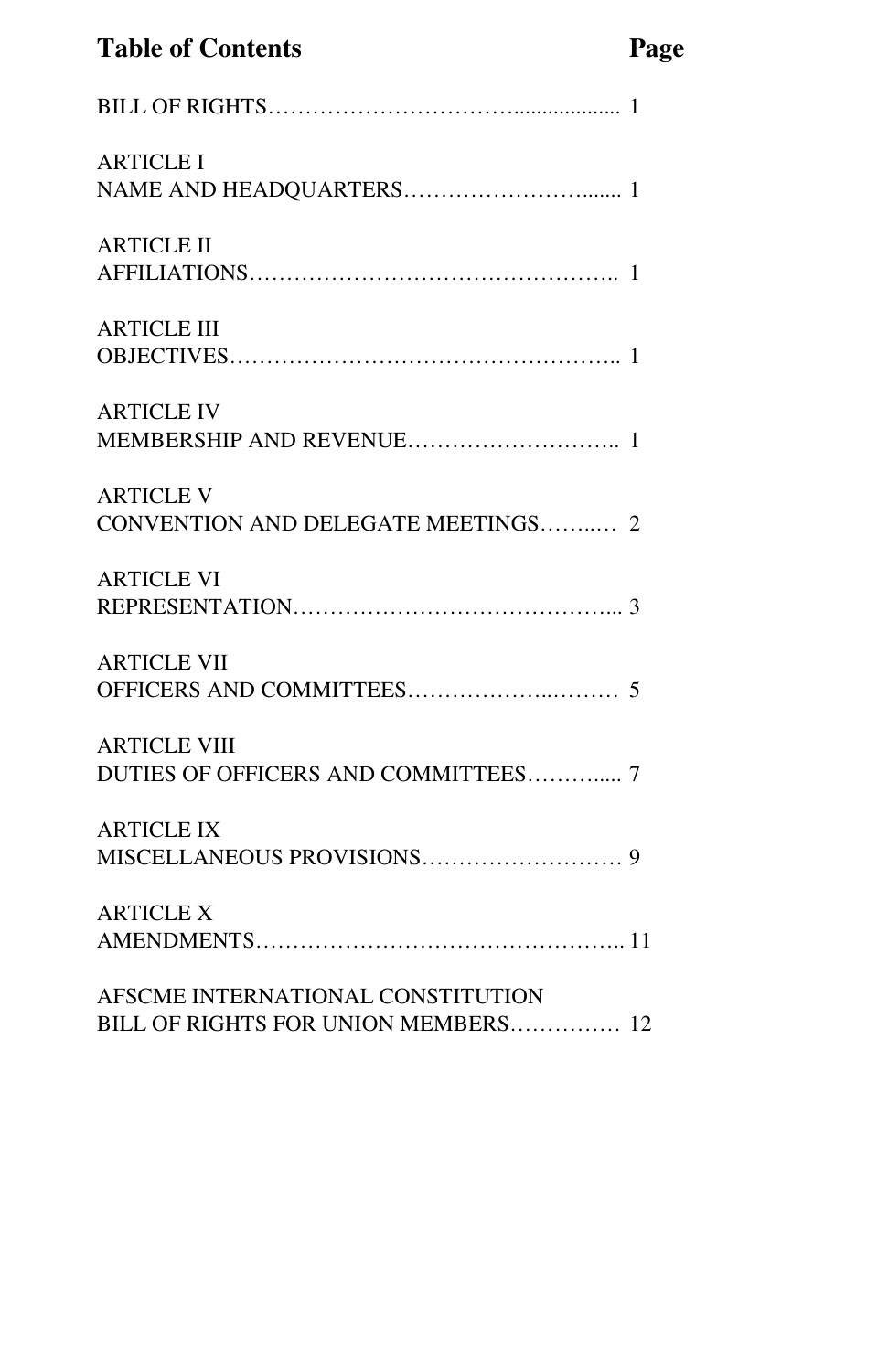#### **CONSTITUTION OF AFSCME CONNECTICUT COUNCIL 4**

### **BILL OF RIGHTS**

The Bill of Rights in the International Constitution for Local Union Members shall be the Bill of Rights for this Council.<sup>1</sup>

#### **ARTICLE I NAME AND HEADQUARTERS**

Section 1. This Council shall be known as AFSCME Connecticut Council 4 of the American Federation of State, County and Municipal Employees, AFL-CIO.

Section 2. The headquarters of this Council shall be located in an area directed by the Executive Board with the approval of the delegate body.

#### **ARTICLE II AFFILIATIONS**

Section 1. This council shall be chartered by the. American Federation of State, County and Municipal Employees, AFL-CIO, and shall affiliate with the Connecticut State Labor Council, AFL-CIO.

#### **ARTICLE III OBJECTIVES**

Section 1. The objectives of this Council shall be the objectives of the American Federation of State, County and Municipal Employees, AFL-CIO.

#### **ARTICLE IV MEMBERSHIP AND REVENUE**

Section 1. All AFSCME local unions in the State of Connecticut are eligible for membership to Council 4 in accordance with the provision of Article IX, Section 16, of the International Constitution.

Section 2. Effective January 1, 1991, per capita tax shall be paid to the Council on the number of individual monthly dues payments received by the local during the month at the rate of \$9.50 per

 $<sup>1</sup>$  See Page 12</sup>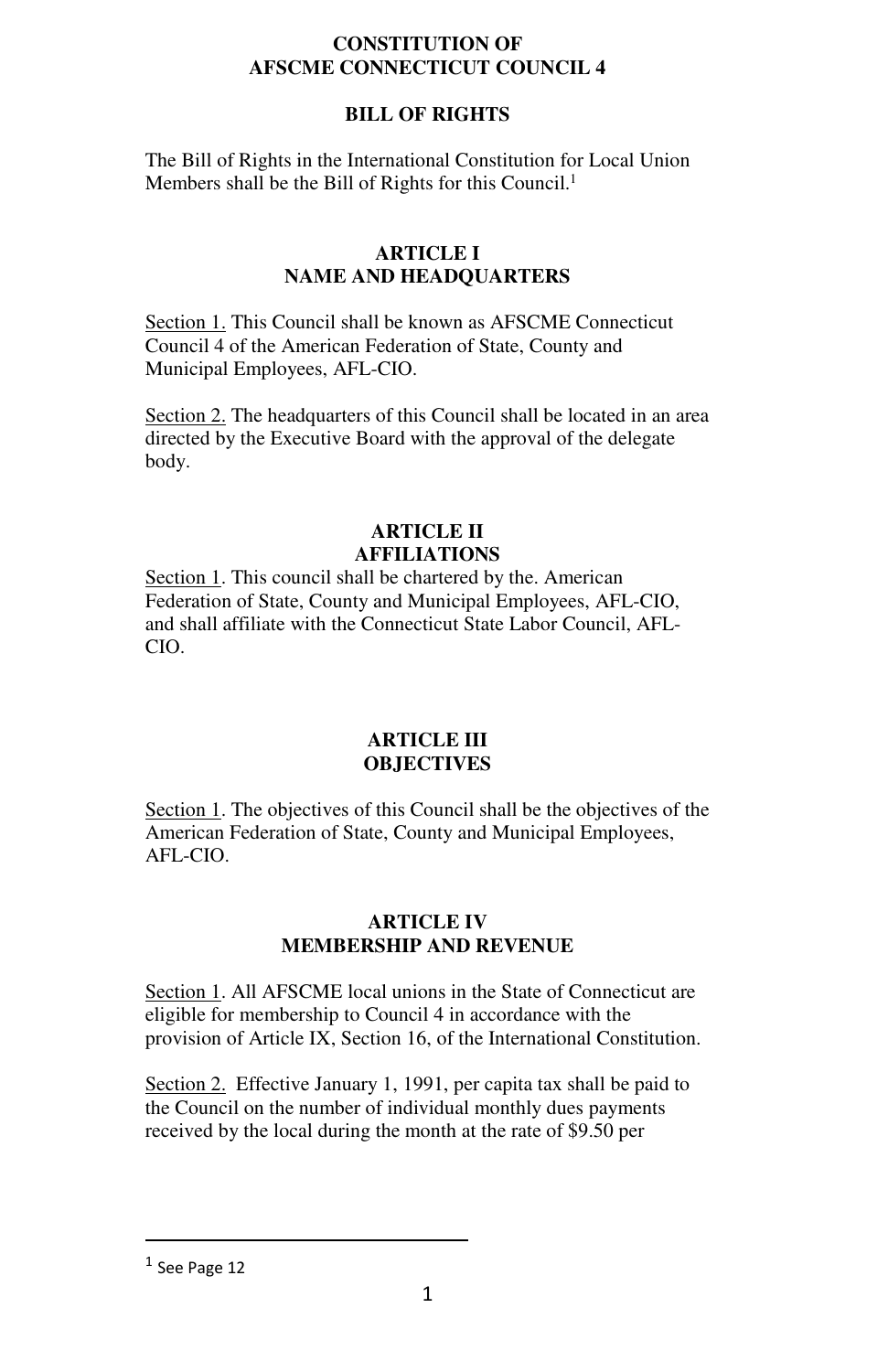member per month, and an amount equal to the per capita tax shall be paid by the local union in the same manner for each person making service or other similar provisions. Commencing January 1, 1992, this amount shall be adjusted annually in accordance with the provisions of the International Constitution. In addition to the annual adjustment, the monthly per capita tax paid by the local to the Council shall increase annually in an amount equal to 25% of the dues increase determined by the International rounded up to the nearest nickel.

Effective upon the approval of this amendment by the. International President, the dues of each local union affiliated with Council 4 shall increase by an amount equal to the January 1991 increase in Council 4 per capita tax in excess of the minimum increase in Council 4 per capita tax required by Article IX of the International Constitution. Commencing January 1, 1992, and continuing thereafter, the dues of each local union affiliated with Council 4 shall increase by an amount equal to any increase in per capita tax paid by the local to the council in excess of the minimum increase in Council per capita tax required by Article IX of the International Constitution, effective the date of implementation of such increase in council per capita tax.

Section 3. Failure of a local union to remit its council per capita tax for any month by the 15th day of the following month shall result in the local's being automatically declared delinquent. Failure of a local union to remit its Council per capita tax for any month within sixty (60) days after such local is declared delinquent shall result in the automatic suspension of the local, and such locals shall be suspended from the privileges and benefits of this Council until all per capita dues have been paid up-to-date or the suspension is revoked by the Executive Board or the Council.

Section 4. The Council Treasurer shall notify the International Union President and Secretary-Treasurer of all delinquent or suspended locals and of all reinstatements.

#### **ARTICLE V CONVENTION AND ELEGATE MEETINGS**

Section 1. Conventions of this Council shall be held biennially in the odd-numbered years at a time and place to be fixed by the Executive Board of the Council. Following the 2009 biennial convention, conventions of this Council shall be held in the month of April in even-numbered years at a time and place to be fixed by the Executive Board beginning in the year 2010.

Section 2. The convention call and credentials to the biennial convention shall be mailed to each local union at least seventy-five (75) days prior to the convention. As soon as possible after receipt of such call each affiliated local union shall schedule nominations and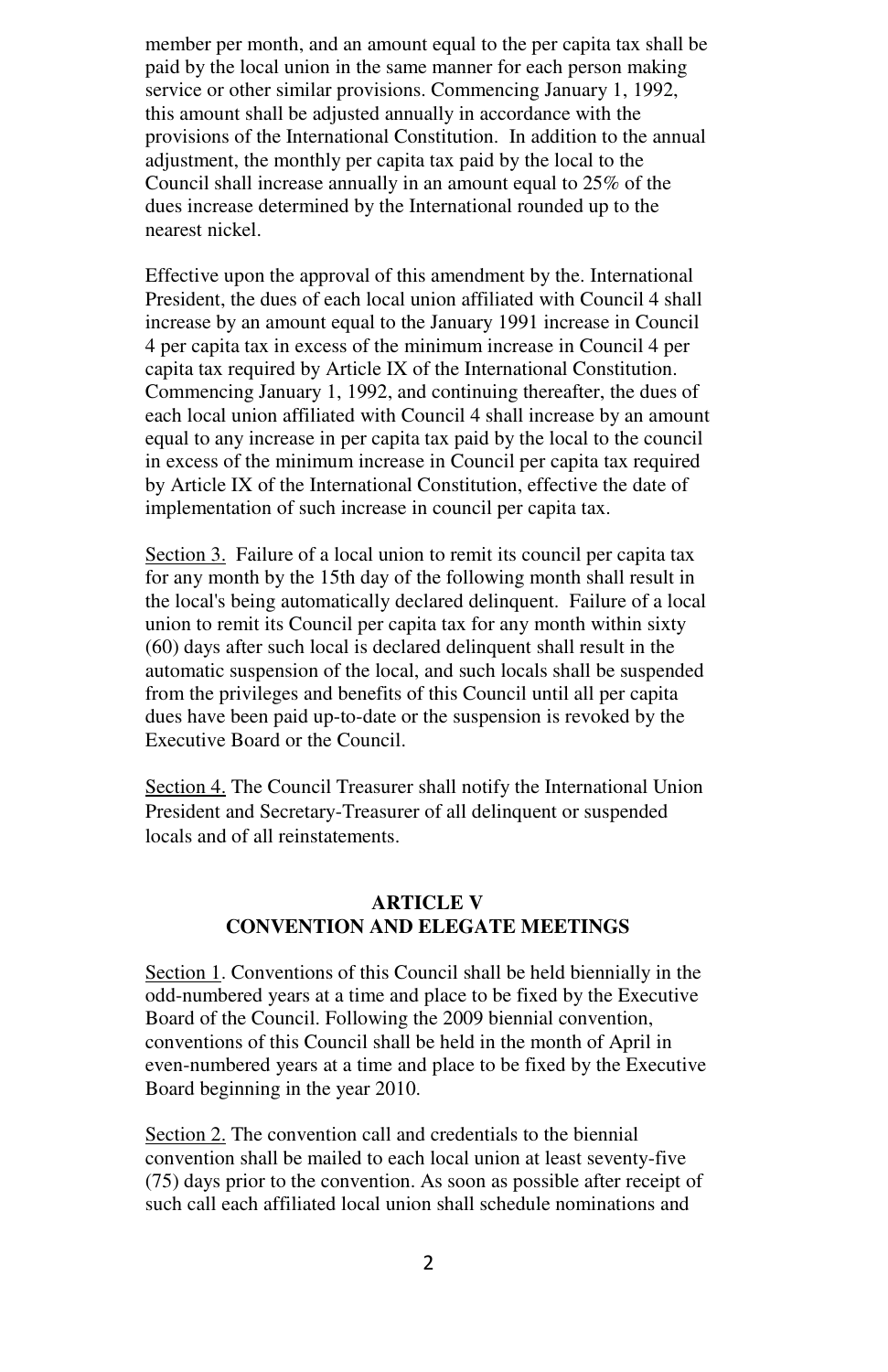elections of its delegates to the Council 4 Convention and its subsequent delegate meetings. The delegates so elected shall serve for two (2) years or until their successors are duly elected and qualified, but in no event shall any such delegate attend two successive regular (biennial) Council 4 Conventions without being re-elected to such position.

Section 3. All sovereign powers and authority of the Council shall originate in the delegate meetings of the council and all matters of policy shall be determined at the delegate meetings of the Council. The convention shall be a special delegate meeting held biennially for the purpose of election of officers for the next term. Delegate meetings shall be held five (5) times annually. No local which is not in good standing with the International Union and this Council shall be seated at any delegate meetings.

Section 4. A quorum for the transaction of all Council conventions and delegates meetings shall consist of delegates of one-third of the affiliated local unions.

#### **ARTICLE VI REPRESENTATION**

Section 1. Locals shall be entitled to delegates on the basis of membership as follows:

> 0 to 100 - One (1) Delegate 101 to 200 - Two (2) Delegates 201 to 300 - Three (3) Delegates 301 to 400 - Four (4) Delegates More than 400 - One (1) additional Delegate for each 1,000 additional members or fraction thereof.

Section 2. Regardless of the number of delegates registered at the biennial convention, locals shall be entitled to vote on the basis of one (1) vote for each member.

Section 3. At the biennial convention, locals entitled to more than one (1) delegate may send fewer than their quota of delegates, and the delegates present may cast the entire vote of the local on all recorded votes and elections coming before the Council. If the number of delegates from any local is less than the number of votes to which the local is entitled, the number of votes shall be divided equally among the delegates, with any remaining votes to be cast by the chairperson of the delegation, as designated by the local. No fractional votes shall be permitted.

Section 4. The basis of representation in biennial Council conventions and subsequent delegate meetings shall be determined from the average per capita tax paid to the Council by each affiliated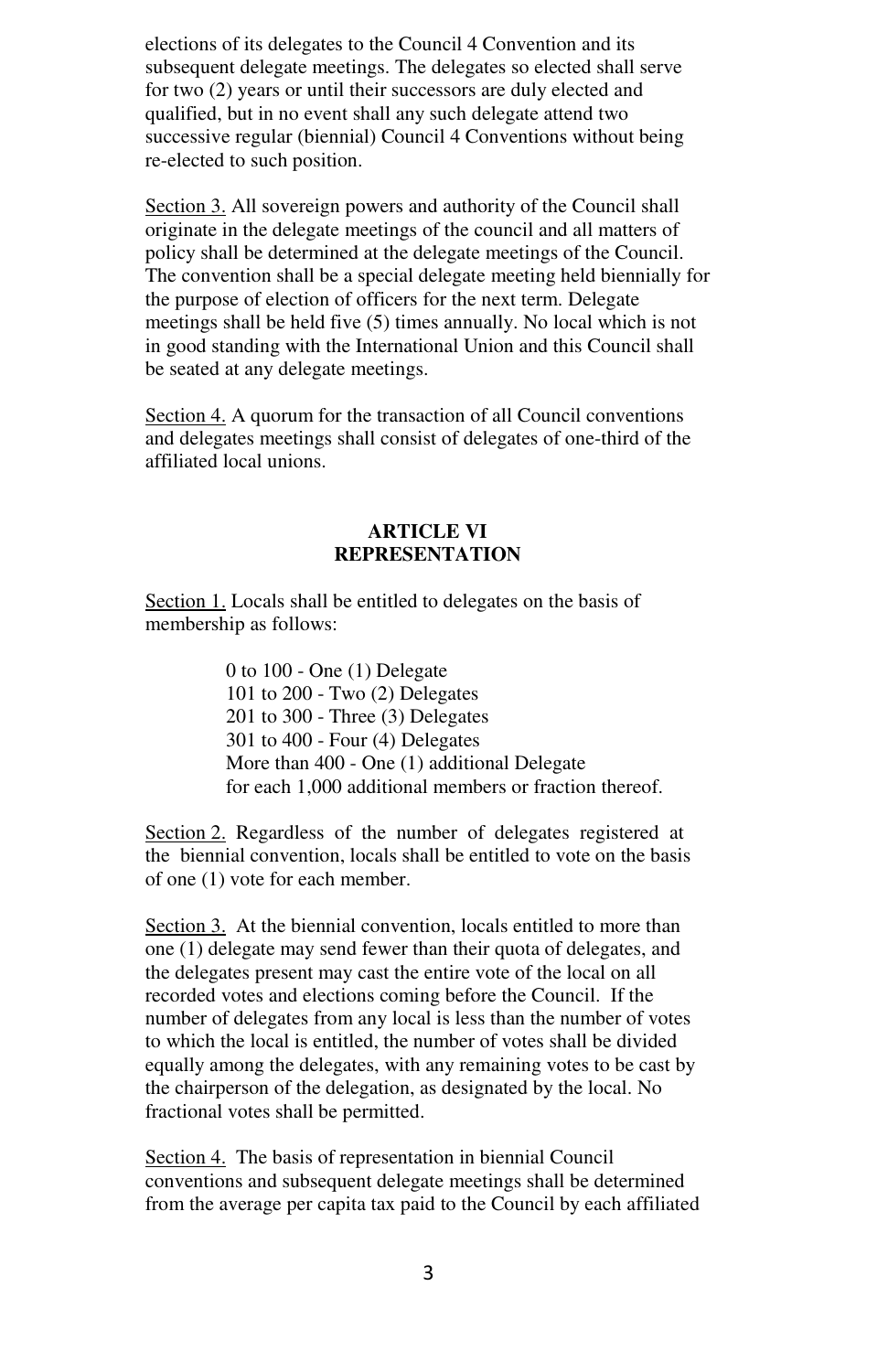local union thereof, for the twelve (12) consecutive months ending with the fourth full month preceding the opening of the biennial convention. Local unions chartered and affiliated with the Council less than this period shall have their total membership on which per capita was paid to the Council divided over the twelve (12) months specified above in figuring the basis of representation. For the purpose of calculating representation for biennial council conventions and delegate meetings for any local union that was chartered and affiliated with a different AFSCME Council in Connecticut during the preceding twelve (12) months and is now affiliated with Council 4, said local union shall have its total membership determined by including any per capita tax paid to the previous AFSCME Council during the preceding twelve (12) consecutive months with any per capita tax paid to Council 4. In the case of delegate meetings held during the year immediately following the regular biennial convention, local unions shall be entitled to the same number of delegates they were allowed at the immediately previous biennial convention. Beginning with the 2010 Biennial Convention, the basis of representation of local unions shall be the average per capita tax paid to the Council for each affiliated local union for the twelve (12) months ending with December of the preceding year or as provided above in the event of a local affiliated for less than twelve (12) months. In the event a local union is entitled to additional delegates, such local may call a special election to select such delegates, who will serve for one (1) year or until their successors are qualified prior to the next biennial convention. If such adjustment results in a reduction in the number of delegates to which a local is entitled, those delegates who received the lowest number of votes in the local's last election of delegates to the Council shall be removed until the local's delegation has been reduced to the number to which it is entitled.

Section 5. Duly elected officers and members of the Council Executive Board who are not elected as delegates representing their local union shall nevertheless be entitled to all the rights and privileges of a delegate, except the right to vote as a delegate, for the remainder of the term for which they have been elected.

Section 6. No local union shall be entitled to representation in any meeting of the Council unless all of its per capita tax and other just obligations to the International Union and the Council have been paid in full by or on the day credentials are presented at the meeting.

Section 7. To be accredited, delegates must be on the floor when the vote is taken, and voting by proxy shall not be permitted. All issues except amendments to this constitution shall be decided by a majority vote of the accredited delegates voting, except as otherwise specifically provided in this constitution.

Section 8. All delegates to the convention of the Council shall be elected in accordance with Section 3A and C of Appendix D,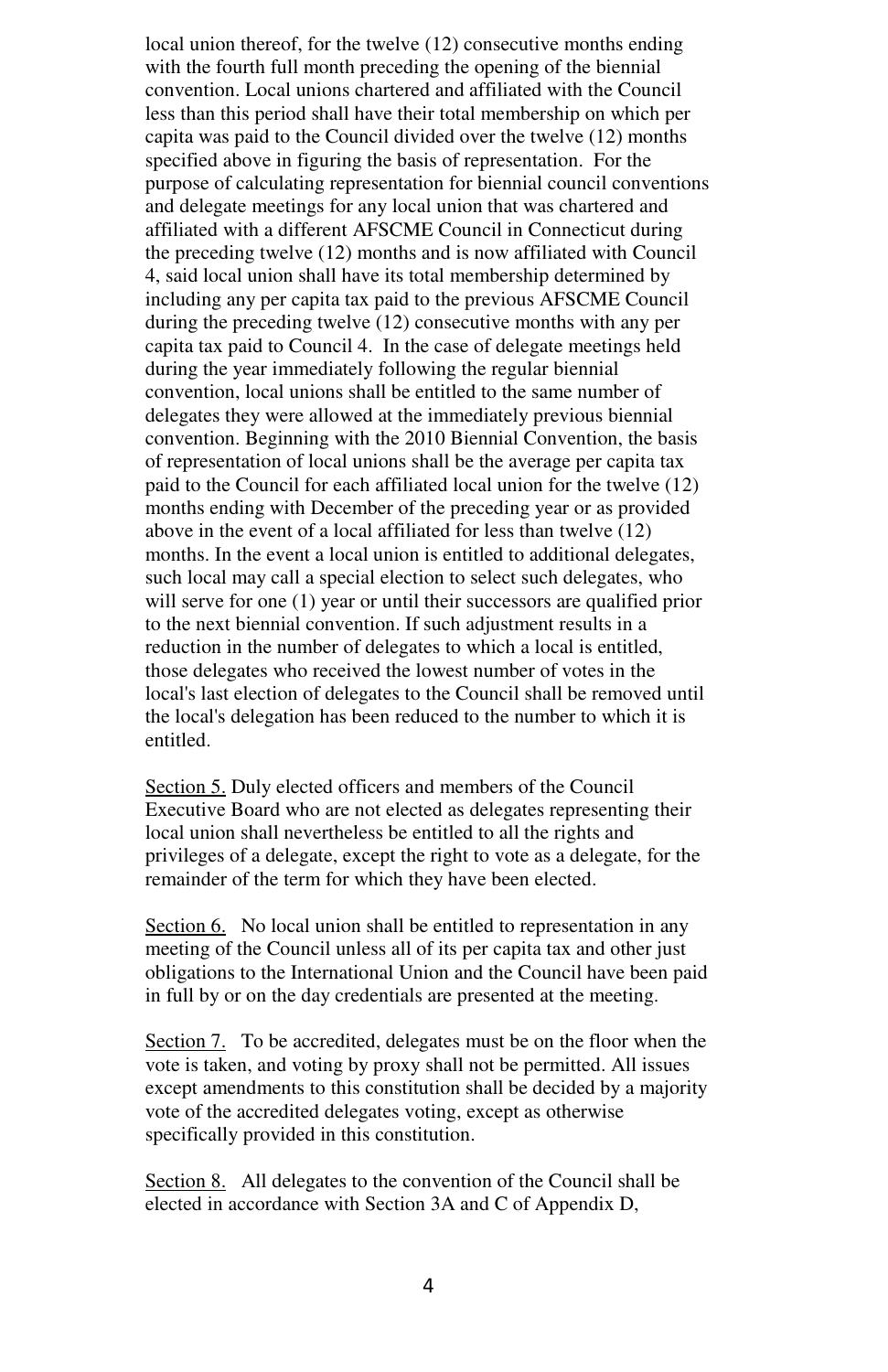Elections Code of the International Constitution. They shall be in good standing in their local and the names of such delegates shall be certified by the proper officers of the locals to the Secretary of the Council at least ten days prior to the time of the convention.

Section 9. Expenses of delegates attending these conventions shall be the responsibility of their local union.

#### **ARTICLE VII OFFICERS AND COMMITTEES**

Section 1. The officers of this Council shall be a President, a Secretary, seventeen (17) Vice-Presidents, without priority, and an Executive Director who shall also fulfill the functions of Treasurer. They shall constitute the Executive Board of the Council. The Executive Director shall be elected at the 1973 biennial convention and at every second regular biennial convention thereafter and shall serve until a successor is elected and qualified. All of the other officers shall be elected and installed for a two-year term to run until their successor or successors have been installed. Of the seventeen (17) Vice-Presidents, there shall be eight (8) Vice-Presidents elected from locals that represent a majority of municipal non-profit/private sector employees and which do not represent sworn law enforcement officers, eight (8) Vice-Presidents elected from locals that represent a majority of state sector employees, and one (1) Vice-President elected from locals that represent sworn law enforcement officers. Of the eight (8) Vice-Presidents elected to represent the state sector employees, two (2) shall be elected from the NP-3 Clerical Bargaining Unit, two (2) shall be elected. from the NP-4 Corrections Bargaining Unit, two (2) shall be elected from the P-2 Social and Human Services Bargaining Unit, one (1) shall be elected from the Judicial Employees Bargaining Unit and one (1) shall be elected from the College Administrators Bargaining Unit.

Effective within thirty (30) days of the approval of this amendment by the delegate body and the written approval of the International President, a call for a special convention shall be sent to all affiliated locals for the purpose of elections to fill the vacancies in any newly created Vice-Presidents' positions. Said special convention shall be held no later than one hundred fifty (150) days after the approval of this amendment. A delegates meeting shall be held no later than sixty (60) days before the special convention to provide for nominations to fill said vacancies. Upon their election, these Vice-Presidents shall serve out their term until the next regular Council convention.

In addition, effective with the April 2016 Biennial Convention, there shall be one (1) representative from the Connecticut Council 4 Retirees Chapter who shall serve as a non-voting representative to the Council 4 Executive Board, and who shall be elected by the members of the Council 4 Retirees Chapter and serve a two-year term to run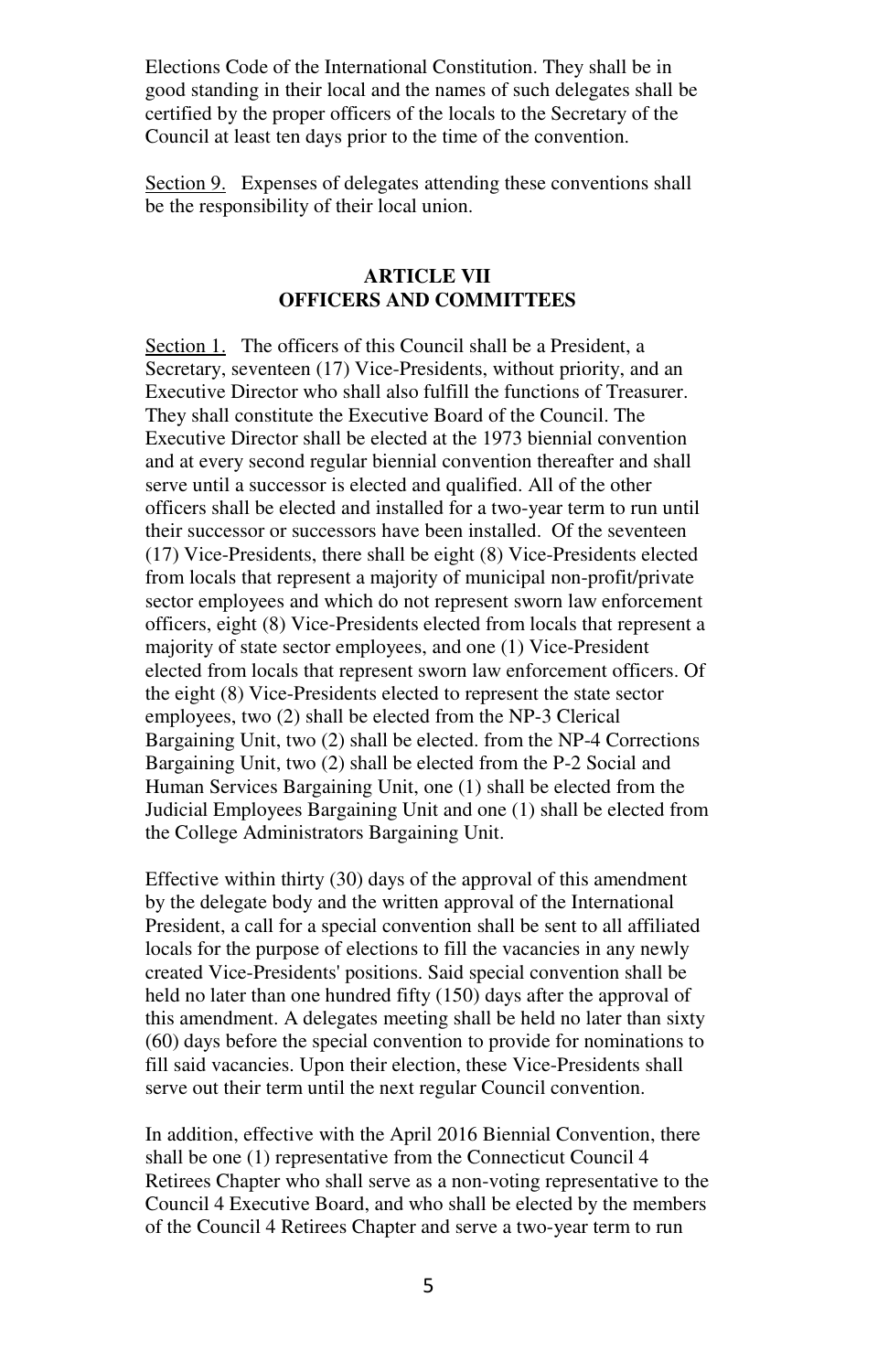until a successor has been installed.

Section 2. No more than one officer shall be from any one local.

Section 3. All elections within this Council shall be conducted in accordance with Appendix D, Elections Code of the International Union Constitution.

Section 4. Nominations shall be made at the regular meeting of the Council held in October of the odd-numbered years and elections shall be held at the biennial convention of the Council in December of the odd-numbered years and every two (2) years thereafter, except in the election of the Executive Director which shall be every four (4) years effective with the election held in 1973. Effective only for the biennial convention of the Council to be held in December 2007, the term of office for all officers of the Council who are elected at the convention shall be for a term of two (2) years and four (4) months. Nominations only for the position of Executive Director shall be made at a regular meeting of the council to be held in October 2009, and an election for Executive Director for a special four month term of office shall be held in December 2009 and shall end upon the installation of officers at the biennial convention in April 2010. Beginning in 2010, nominations for all offices of the Council shall be made at the regular meeting of the Council held in February of the even-numbered years and every two (2) years thereafter, except in the election of the Executive Director which shall be every four (4) years.

Section 5. No member shall be eligible to hold office unless all accounts and per capita tax due the Council and the International Union are paid in full by the local union of which he/she is a member, and unless he/she has been a member in good standing in his/her local for the year preceding the election.

Section 6. Officers shall be elected by secret ballot vote and the balloting shall be so conducted as to afford to .all delegates a reasonable opportunity to vote.

Section 7. Vacancies in office shall be filled for the remainder of the term by a majority vote of the Executive Board.

Section 8. Unexcused absence of an officer from three consecutive meetings of the Executive Board and/or delegates shall automatically cause his/her removal from office.

Section 9. Every officer shall, upon assuming office, subscribe to the Obligation of an Officer contained in Appendix B of the International Constitution.

Section 10. The following shall be the standing committees of the Council: Finance, Organization, Communications and Public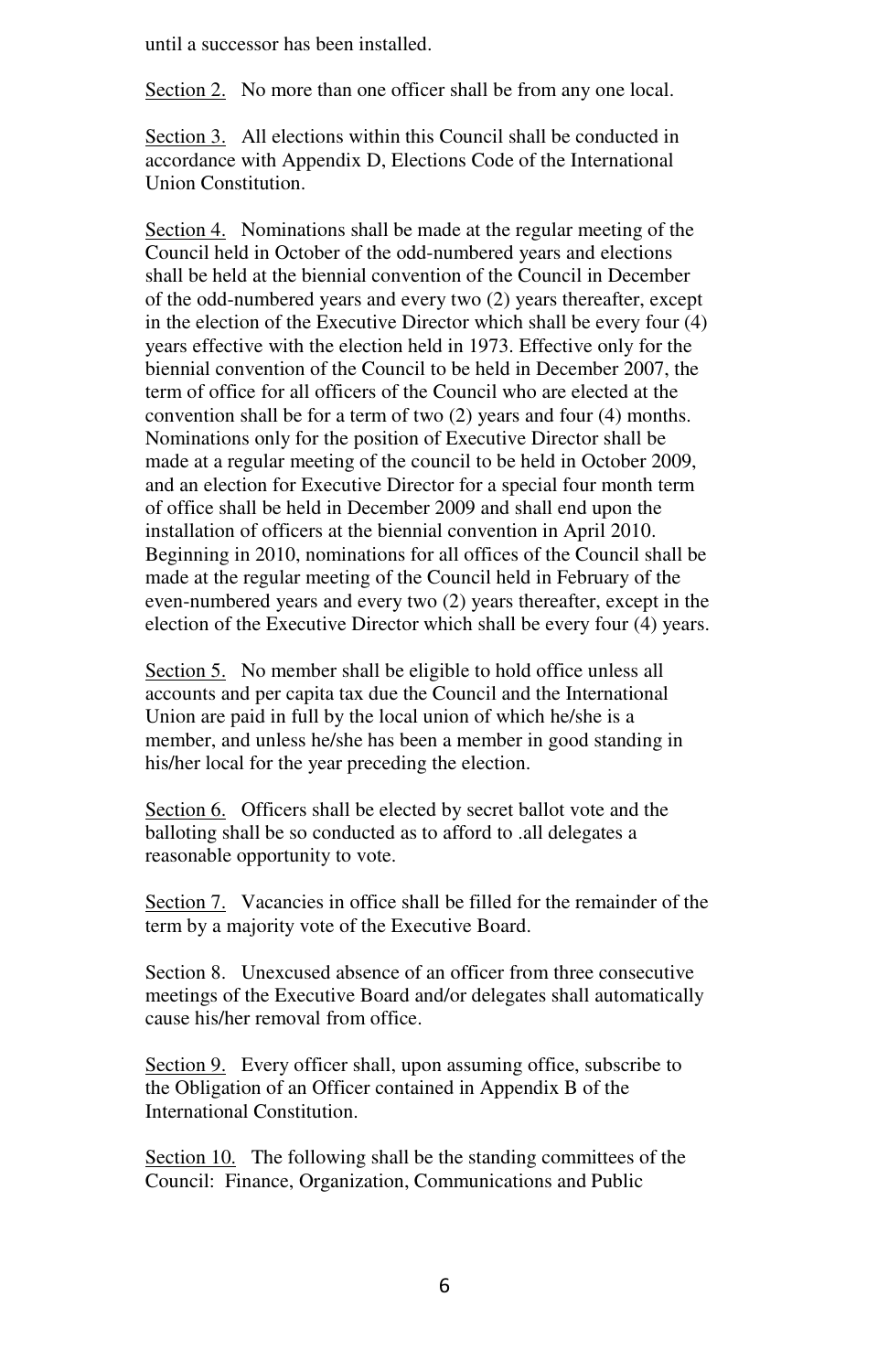Relations, Community Affairs, Education and Research, Women's Rights, PEOPLE, Next Wave, and Public Safety Council.

Section 11. The President shall at his/her discretion appoint other special or standing committees as he/she deems necessary.

Section 12. All committee members and chairpersons shall be appointed by the President with Executive Board approval.

#### **ARTICLE VIII DUTIES OF OFFICERS AND COMMITTEES**

Section 1. The President shall preside at all meetings of the Council and of the Executive Board. He/she shall be an ex-officio member of all committees. He/she shall countersign all checks drawn against the funds of the Council. He/she shall report periodically to the membership regarding the progress and standing of the Council and regarding his/her official acts. He/she shall be the automatic delegate to all conventions.

Section 2. The Vice-Presidents shall assist the President in the work of his/her office. In the absence of the President or in his/her inability to serve, the Executive Board shall appoint a Vice-President who shall preside at all meetings and perform all duties otherwise performed by the President. He/she may, with the approval of the Executive Board, be authorized to act as co-signer of checks drawn on the council funds in place of either the President or the Treasurer.

Section 3. The Secretary shall keep a record of the proceedings of all delegate meetings and of all Executive Board meetings. He/she shall carry on the official correspondence of the Council except as the Executive Board may direct otherwise. He/she shall perform such other duties as the Executive Board may require.

Section 4. The Treasurer-Executive Director shall receive and receipt for all monies of the Council. He/she shall deposit all money so received in the name of the Council in a bank or banks insured by the FDIC selected by the Executive Board, and money so deposited shall be withdrawn only by check signed by the President, or appointed Vice-President and Treasurer-Executive Director. He/she shall prepare and sign checks for such purposes as are required by the constitution or are authorized by the delegates or the Executive Board. He/she shall keep an accurate record of receipts and disbursements and shall submit to the delegates an operating statement of the financial transactions of the Council. He/she shall act as custodian of all properties of the Council. The Executive Director shall have the power to appoint his/her assistant to act in his/her stead in the eventuality of his/her short-term incapacity or unavailability not to exceed six (6) months duration. However, in the event the Executive Director is unable to fulfill the obligations of his/her office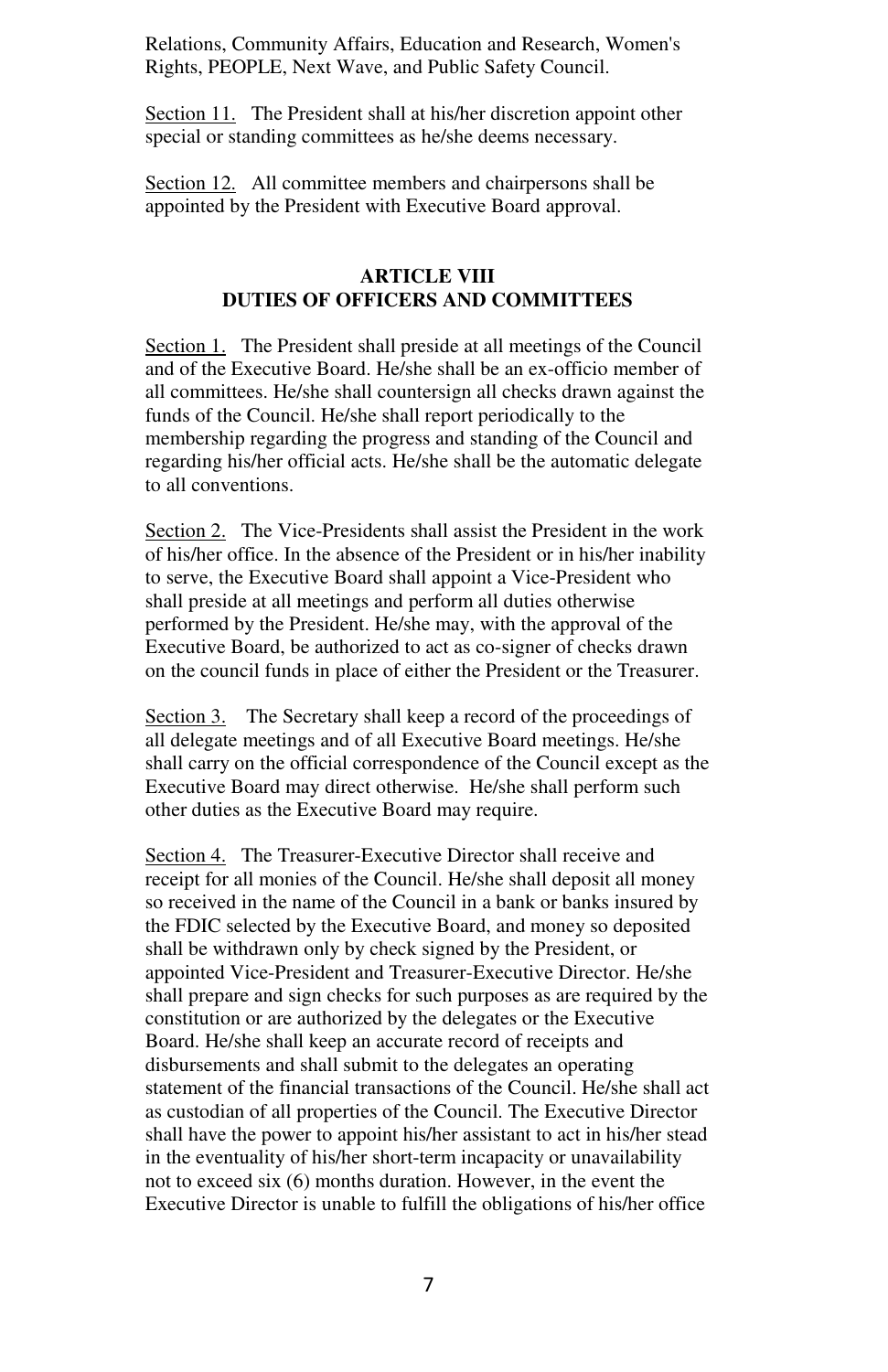due to long-term or permanent incapacity or unavailability exceeding six (6) months duration, an interim Executive Director shall be elected by the Executive Board until the next regular or special convention, at which time a successor shall be elected to fill the remainder of the unexpired term.

The Executive Director is the Council's administrative and executive officer. He/she must give his/her full time to the Council. He/she shall, under policies established by the Executive Board, employ, terminate, fix the compensation and expenses and direct the activities of such staff as are required to carry out effectively the functions of his/her office. In advance of each fiscal year, the Council Executive Director shall submit to the Executive Board, a proposed budget for the coming year, setting forth the anticipated income and source thereof and the anticipated expenditures and their purposes. The proposed budget shall be subject to revision and approval by the Executive Board and the delegate body. Insofar as possible, the Executive Director shall adhere to the budget adopted, but in no event shall he/she exceed the total amount of the budget without authorization of the delegates or the Council Executive Board. The fiscal year for this Council shall begin on January 1, and end on the last day of December. The Executive Director may take such other investments in certificates of deposit or in interest-bearing securities, and money so deposited shall be withdrawn only by check in the name of the Council. He/she shall be the Council's official spokesperson, and shall be responsible for the contents of the Council's publications.

Section 5. The Executive Board shall be the governing body of the Council except when meetings of the Council are in session. All matters affecting the policies, aims and means of accomplishing the purposes of the council not specifically provided for in this constitution or by action of the delegates at a regular or special meeting shall be decided by the Executive Board. The Board shall meet four (4) times annually or at the call of the President or a majority of the members of the Board. A report on all actions taken by the Executive Board shall be made to the delegates at the following meeting. A majority of the members of the Executive Board shall be required for a quorum. The Executive Board shall cause an independent audit to be made at least once a year and the results reported to the Council.

Section 6. All committees shall meet at the call of the President, chairperson or a majority of the members of the committee. A report on all actions taken shall be made to the Executive Board and then to the delegates at the next following meeting. A majority of the members of the committee shall be required for a quorum.

Section 7. The Finance Committee shall meet four (4) times annually to evaluate the financial condition of the Council and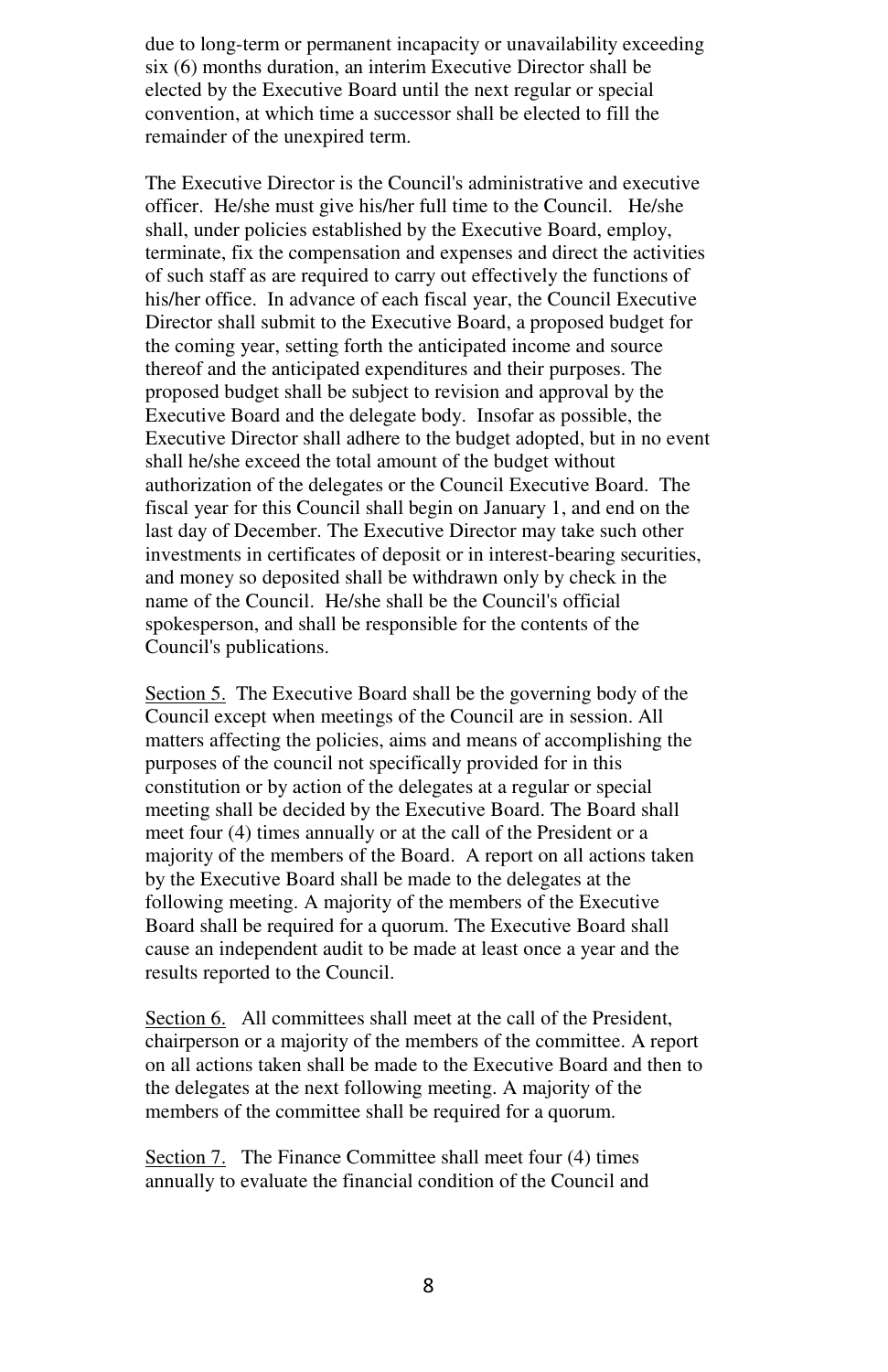present its evaluation and recommendations to the Council in accordance with Section Six (6) of this article.

Section 8. Organization Committee shall from time to time, review the policies and practices of the Council and shall recommend to the Executive Board such change in policies and practices as the committee deems advisable.

Section 9. The Communications and Public Relations Committee shall have the responsibility of keeping the affiliated locals and the public informed of the Council's activities.

Section 10. The Education and Research Committee shall provide such research and educational services and activities that shall assist the Council and affiliated locals.

Section 11. The Community Affairs Committee shall act as the liaison between the Council and the International Union by recommending, investigating and promoting national, state, and local legislation in harmony with the political and community issues as they relate to the program and policies of the Council.

Section 12. The Women's Rights Committee shall have the responsibility of educating members and directing attention to critical problems and concerns confronting union women, promoting women's issues, and eradicating discrimination in the workplace, the union and society at large.

Section 13. Council 4 shall create from its membership a PEOPLE (Public Employees Organized to Promote Legislative Equality) Committee. The PEOPLE Steering Committee shall consist of five (5) officers from each of the congressional districts, the President, the Executive Director, and a representative of the Council 4 Retirees Chapter. The PEOPLE Committee shall promote collective bargaining legislation and other legislative objectives of the Council and support pro-labor candidates in local and state elections.

Section 14. The Next Wave Committee shall develop programs and materials to engage new members of AFSCME and help them to become involved in the Council's activities.

Section 15. The Public Safety Council shall be comprised of sworn law enforcement officers who are members of Council 4 AFSCME and shall assist the council regarding issues related to their profession.

#### **ARTICLE IX MICELLANEOUS PROVISIONS**

Section 1. This constitution shall constitute a contract between AFSCME Connecticut Council 4 and each of its affiliated locals individually. All subordinate bodies shall at all times be subject to the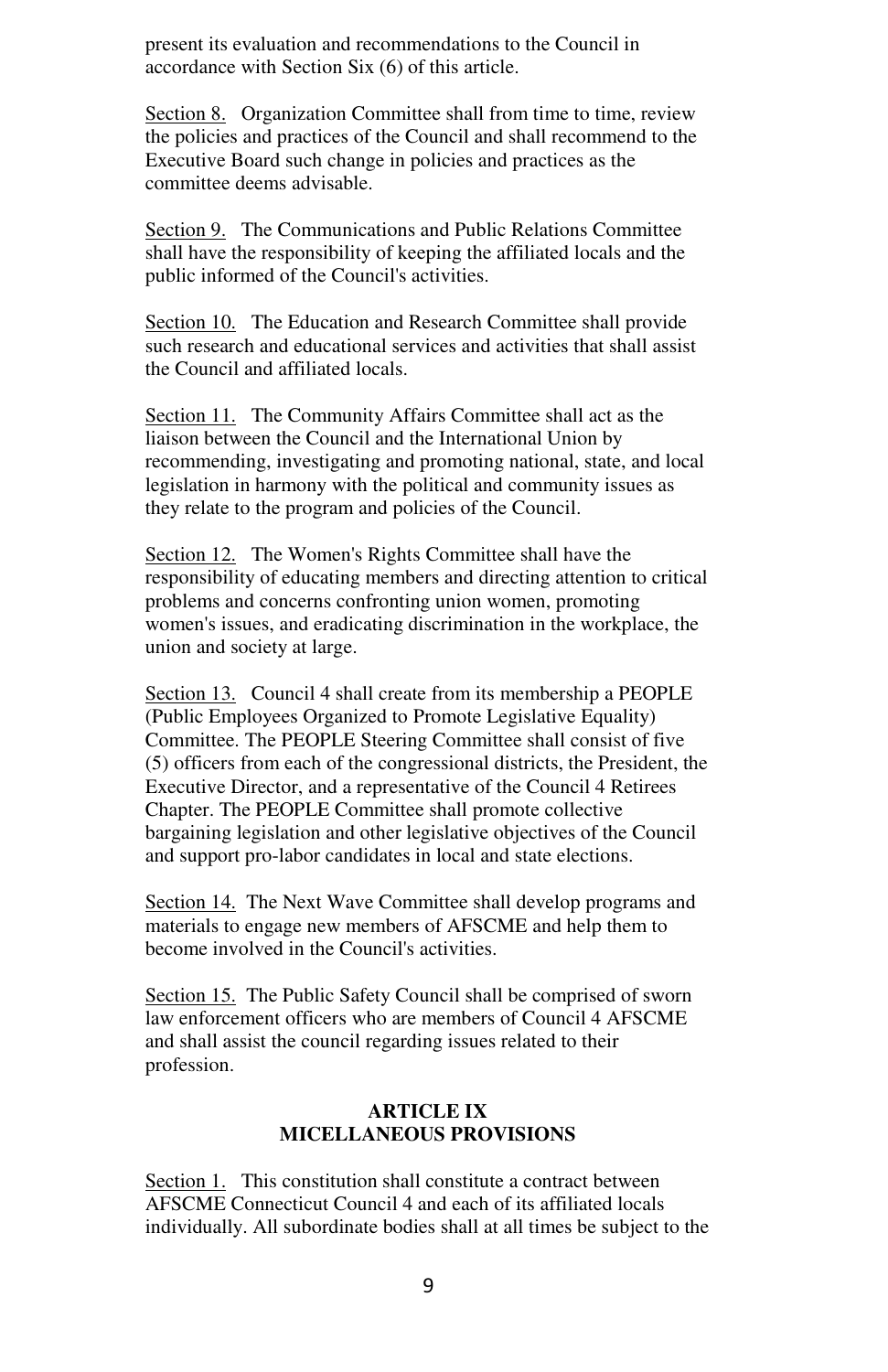provisions of this constitution and the Constitution of the American Federation of State, County and Municipal Employees, AFL-CIO.

Section 2. Except to the extent specified in this constitution, no officer of the council shall have the power to act as an agent for or otherwise bind the Council in any way whatsoever. No member or group of members or other person or persons shall have the power to act on behalf of or otherwise bind the Council except to the extent specifically authorized in writing by the President of the Council or the Executive Board of the Council.

Section 3. Robert's Rules of Order, Newly Revised, shall be the guide in all cases to which they are applicable and in which they are not inconsistent with this constitution and special rules of this Council or the American Federation of State, County and Municipal Employees, AFL-CIO.

Section 4. All judicial procedures shall be conducted in accordance with Article X of the International Constitution.

Section 5. All officers and employees of this Council shall be bonded at the expense of the Council through the International Union office. The minimum bond shall be no less than 10% of the assets handled by the Council annually.

Section 6. Meetings of affiliated locals shall be open to accredited representatives of Council 4.

#### **ARTICLE X AMENDMENTS**

Section 1. This constitution may be amended, revised or otherwise changed only by a vote of two-thirds of the delegates voting on such proposed change and such change shall take effect only upon written approval of the International President

Section 2. Proposed amendments to this constitution shall be submitted in writing to the Council Executive Board at least ten (10) days prior to the regular or special convention or delegate meeting of the Council at which a vote is to be taken. The Council Executive Board shall review the proposed amendments and make recommendations to the next delegate meeting of the Council, providing proper and adequate notice has been given to all locals of the proposal to amend.

Approved by:

Lee Saunders

Lee Saunders International President Approval date: February 18,2016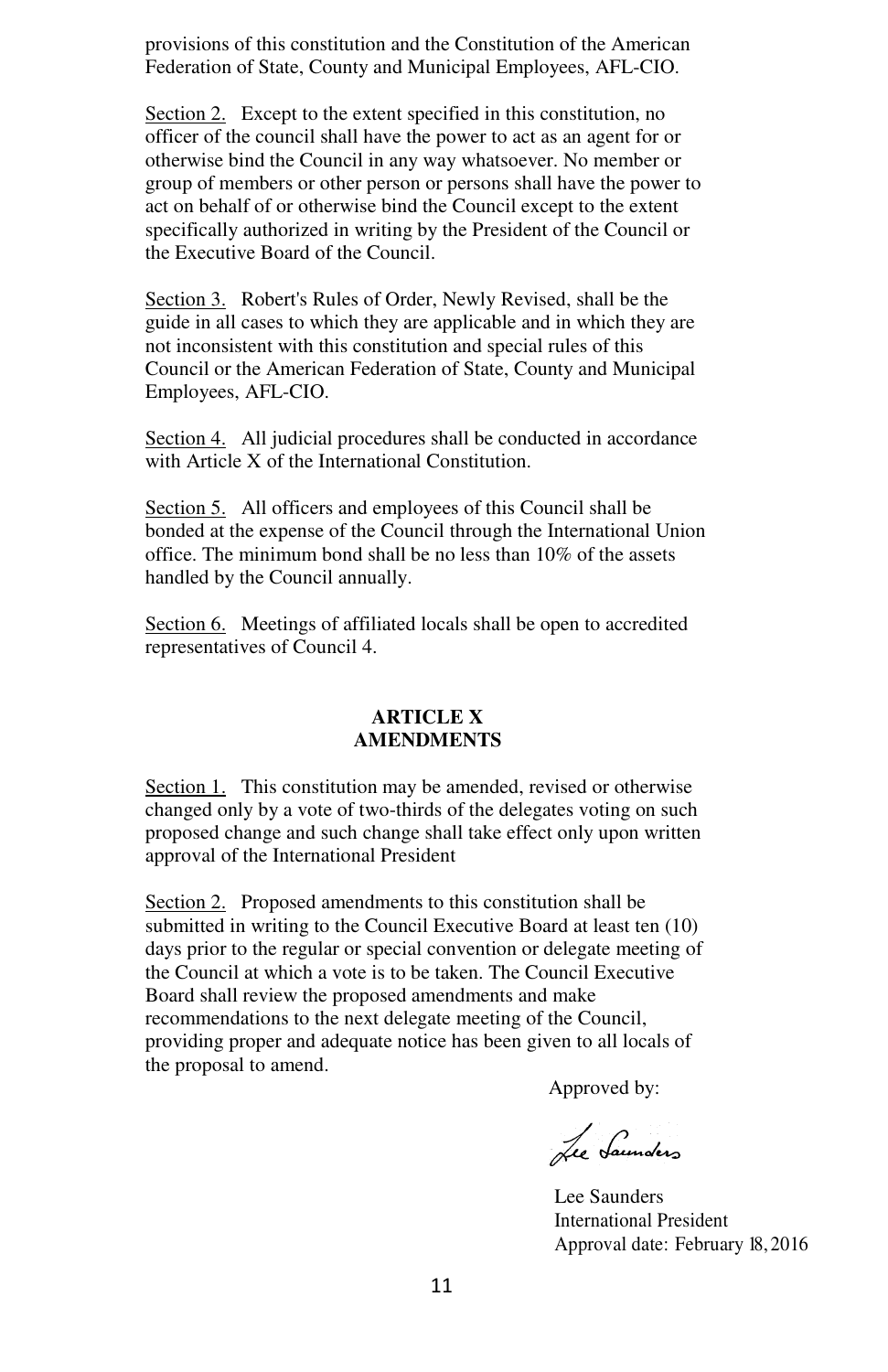# **AFSCME MEMBERS' BILL OF RIGHTS**

**1. Membership.** No person otherwise eligible for membership in this union shall be denied membership, on a basis of unqualified equality, because of race, creed, color, national origin, sex, age, sexual orientation, disability, or political belief.

**2. Freedom of speech.** Members shall suffer no impairment of freedom of speech concerning the operations of this union. Active discussion of union affairs shall be encouraged and protected within this organization.

**3. Freedom from bosses.** Members shall have the right to conduct the internal affairs of the union free from employer domination.

**4. Fair elections.** Members shall have the right to fair and democratic elections at all levels of the union. This includes due notice of nominations and elections, equal opportunity for competing candidates and proper election procedures constitutionally specified.

**5. Hold office.** Members shall have an equal right to run for and hold office, subject only to constitutionally specified qualifications, uniformly applied.

**6. Review financial records.** Members shall have the right to a full and clear accounting of all union funds at all levels. Such accounting shall include, but not be limited to, periodic reports to the membership by the appropriate fiscal officers and periodic audits by officers elected for that purpose or by independent auditors not otherwise connected with the union.

**7. Vote.** Members shall have the right to full participation, through discussion and vote, in the decision-making processes of the union, and to pertinent information needed for the exercise of this right. This right shall specifically include decisions concerning the acceptance or rejection of collective bargaining contracts, memoranda of understanding, or any other agreements affecting their wages, hours, or other terms and conditions of employment. All members shall have an equal right to vote and each vote cast shall be of equal weight.

**8. Due process.** Charges against a member or officer shall be specific and shall be only on grounds provided in the International Constitution. Accused members or officers shall have the right to a fair trial with strict adherence to due process. The accused shall be considered innocent until proven guilty.